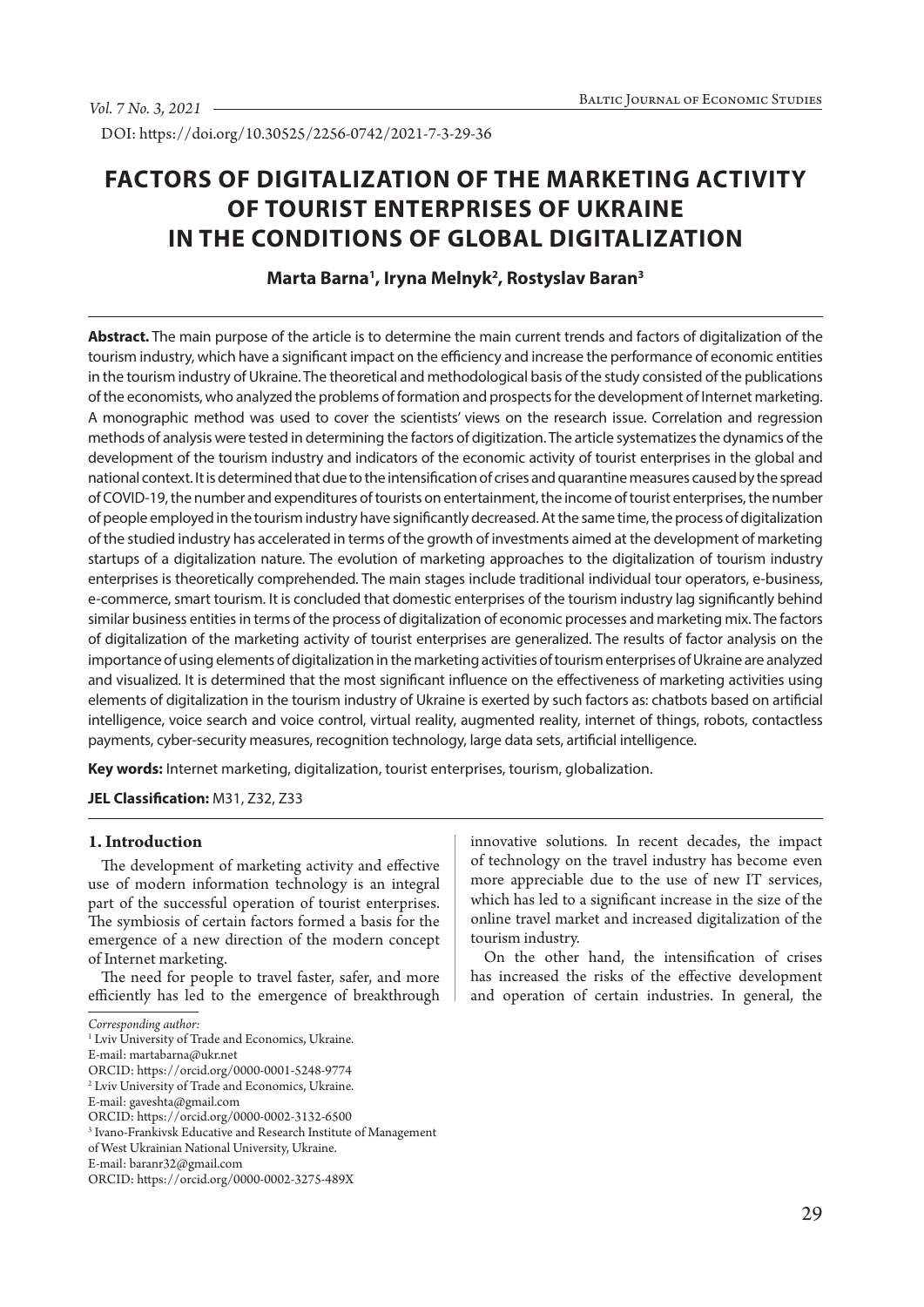impact of the COVID-19 pandemic has brought some industries to the verge of bankruptcy (for example, hotel and restaurant establishments) and created the preconditions for a sharp jump and development of others (including the sector of information technology). Therefore, there is a need to analyze the statistics of international tourist flows for the last period, which can help understand general trends, identify factors of the digitalization of tourist enterprises and develop a strategy for further steps of the digitalization of the tourism industry in Ukraine in the conditions of global uncertainty. The purpose of the article is to determine the main current trends and factors of digitalization of the tourism industry, which have a significant impact on the efficiency and increase the performance of economic entities in the tourism industry of Ukraine.

## **2. Literature review**

Several publications of the economists, who analyzed the problems of formation and prospects for the development of Internet marketing, have become a theoretical basis of the study. In particular, L. Weber (2009) emphasizes the need to introduce new ways of finding customers through social networks, which should create the conditions for the formation of a community of potential customers and maximize profits in the face of global uncertainty. P. Copley (2004) substantiates the conceptual approaches to the management of marketing communications in the context of the digitalization of society, while X. Font and S. McCabe (2017) systematize the methodological principles of forming an Internet marketing system for tourist enterprises.

From a scientific point of view, the studies of O. Mulska, O. Levytska, V. Kutsyk (2020); T. Vasyltsiv, O. Klipkova, L. Lupak, N. Mitsenko, I. Mishchuk (2019); T. Vasyltsiv, R. Lupak, M. Kunytska-Iliash (2019) are noteworthy, in which the authors point to the leading role of the information and communication technology sector in the sustainable growth of the national economy and justify public policy measures in the context of the global digitalization of society and economy.

On the other hand, E. Matthnai (2019), Berlow, J., Stuart, P. (2007) in their works consider practical features of the use of marketing technologies while managing the tourist enterprise in the context of strengthening their digitalization. At the same time, the scientists did not pay attention to the issues related to the assessment of the factors of the digitalization of tourist enterprises, which in the conditions of COVID-19 have acquired a new sound and significance.

## **3. Statistical data**

In general, it can be noted that the number of international tourists in 2020 amounted to 381 million

people, which is 26% less than in 2019 and corresponds to the data fixed 30 years ago. The income of the travel and tourism industry in 2020 amounted to 348.8 bln USD, which is 52% less than in the previous year. At the same time, the volume of the global market of tourist services in 2020 decreased from 1691 to 1541.0 bln USD (WTO, 2020). Such trends are associated with strict quarantine measures implemented in almost all countries of the world. However, as it can be seen in Figure 1, according to the forecast data of 2021, this figure is expected to be even exceeded as of 2019 to 1701.8 bln USD (positive dynamics based on the extrapolation of the trend is expected in 2022, provided other things being equal), which the authors first of all associate with the intensive use of tools for marketing activity digitalization in the tourism sector.

Continuing the analysis of the dynamics of the studied industry on a global scale, the authors note that at the beginning of 2021 the share of the world GDP due to constant restrictions on mobility was only 10.4%, i.e., decreased by 5.5% in 2020. An extremely negative consequence lay in the fact that in 2020, 62 million jobs were lost, which is 18.5% less than in the previous year. As a result, there are only 272 million employees left in the industry, compared to 334 million in 2019. The authors point out that the expenditures of domestic tourists decreased by 45%, while international − by an unprecedented 69.4%. The tourists' expenditures on entertainment decreased by 49.4%, while the expenditures of business tourists decreased by as much as 61.0%. Air carriers were also significantly affected. The number of flights operated by airlines globally in 2019 was 38.9 million, and in 2020, there was an unprecedented decline in this figure to 16.4 million  $(WTTC, 2020)$ .

However, despite the significant losses in the world GDP described above, the tourism industry also received significant investments last year. Most of them were aimed at marketing startups based on the digitalization of processes. First of all, the authors mean the growth of the volume and number of virtual tours. In total, about 2.4 bln USD were invested in the travel and tourism industry, which, however, is 58.11% less than in 2019. Only in the first quarter of 2020, 1.4 bln USD were invested in the implementation of 57 startups in the field of tourism, almost all of which were associated with the digitalization of various processes (Foreign Direct Investment Statistics, 2020). The authors note that in search engines, the monthly search for virtual trips increased by 28.5 times − from 8,981 search queries per month in February 2020 to 25,661 in April of that year (Compare the Market, 2020). Besides, the size of the global market of virtual reality was estimated at 15.81 bln USD in 2020 and is expected to grow by another 30.9% by 2028.

At today's stage of the development of the world society, it is clear that the global economy continues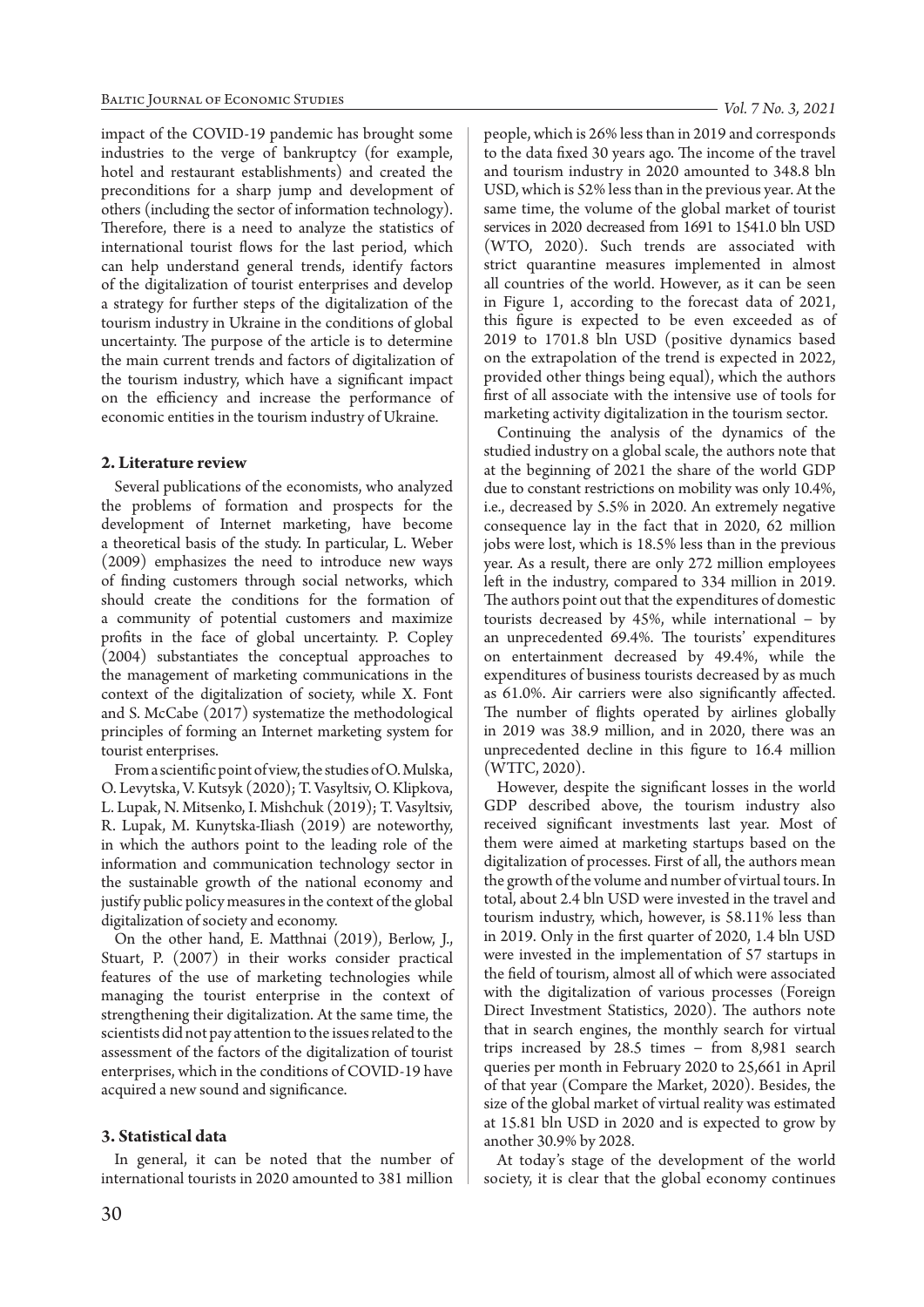

**Figure 1. Dynamics of the volume of the global market of tourist services, bln USD, 2011-2022 (2021-2022 − forecast data)** *Source: based on WTTC*



**Figure 2. Dynamics of the volumes of the global market of virtual reality, 2020-2027 (2021-2027 − forecast data)**

*Source: based on Data Bridge*

to digitalize intensively. This is caused first of all by the fact that a significant proportion of people work remotely and adhere to security measures on social distance, therefore the use of the Internet and similar networks has increased many times. Most businesses use online marketing technologies to increase their presence in global networks. Given this and other factors, the volume of digital marketing has grown. It should be noted that the average amount of time spent by potential consumers in digital networks was about 7 hours per day in 2020, i.e., twice as much as in 2019 ( J. Brandon, 2020). At the same time, the daily time spent on social networks by Internet users worldwide in 2020 was 145 minutes. The number of social media users increased by more than 10.5% (over 376 million people) in the period from July 2019 to July 2020, having reached 3.96 bln USD. In total, in 2020, more than 2 billion people purchased goods or services on the Internet. Moreover, for the same year, the volume of electronic retail trade exceeded 4.2 trillion USD worldwide (Daily Infographics, 2020).

Despite the initial decline in the global economy due to the pandemic, the expenditures on digital advertising increased by 12.2% compared to the previous year in the United States in 2020, having reached 139.8 bln USD per year. For example, in the United States in 2020, the income from advertising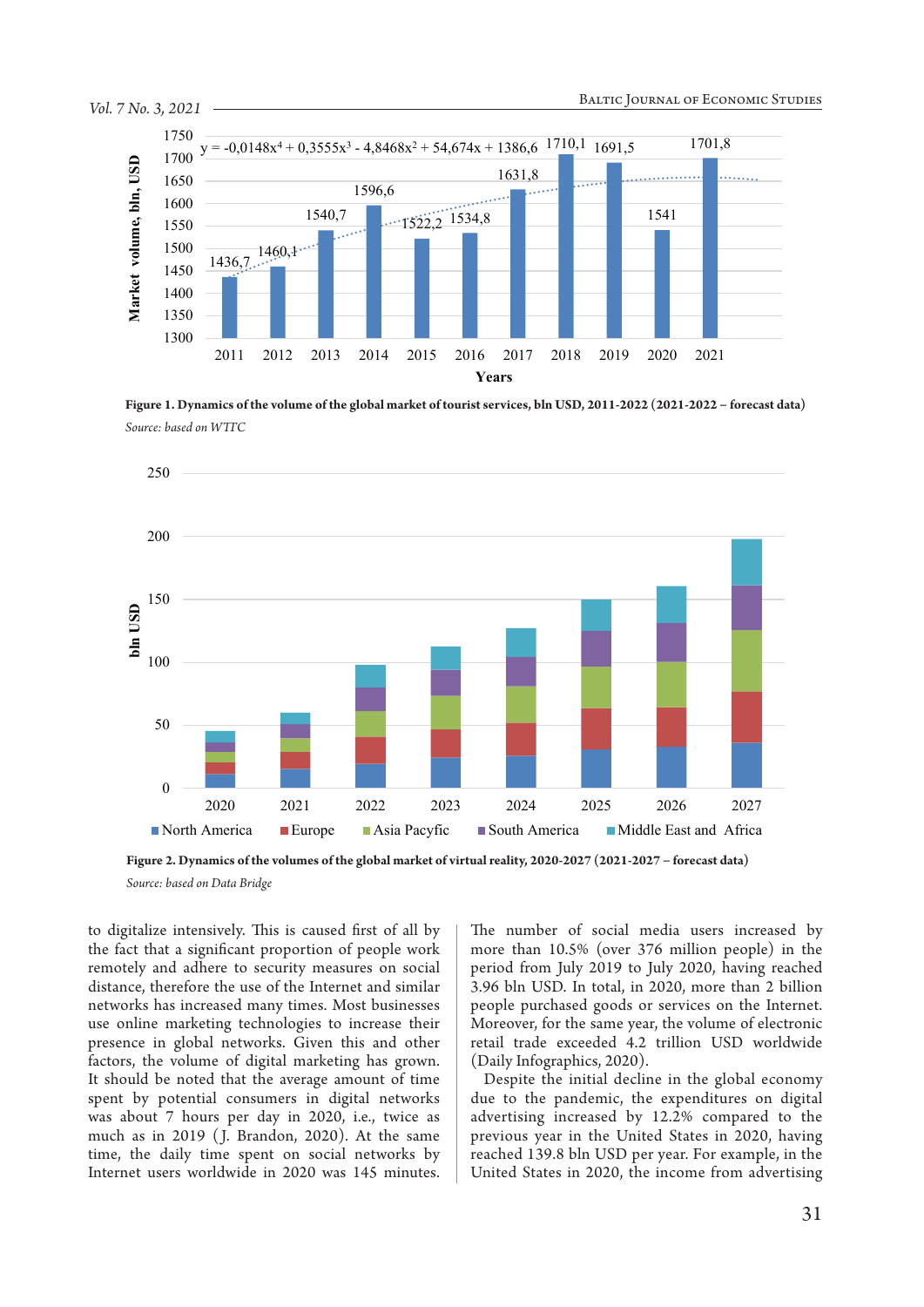in social networks reached 41.5 bln USD, which accounts for almost 30% of all the income from online advertising. In the year under review, the expenditures on digital advertising in the tourism industry in the United States, according to the experts, reached 3.24 bln USD, which is 41.0% less than last year (CNBC, 2020).

Despite some destructive factors that affected the global economy last year, the tourism industry is finally showing signs of recovery. However, the long-awaited leap depends mainly on the pace of vaccination, the ease of travel restrictions, the favorable development of the global economy, the further digitalization of the tourism industry, and the resumption of air transport. The analysis of recent trends in the short term, which have a direct or indirect impact on the recovery of the tourism industry, gives grounds for the following conclusions. In 2020, more than 944 million doses of the coronavirus vaccine were introduced in 170 countries; in 2021 about 15.9 million vaccines are administered daily in the world. At this rate, it will take years to achieve a significant level of global immunity. However, this figure is growing steadily, and new vaccines are appearing in the market around the world (Bloomberg, 2021). However, unfortunately, in such conditions, 66% of all the destinations worldwide are fully or partially closed to international tourism (WTO, 2020).

According to the experts, domestic tourism is expected to fully recover under the most favorable conditions by the second half of 2022, which is 1-2 years ahead of similar trends on foreign travel. At the same time, the analysts also predict that the total income of the tourism industry will reach about 540 bln USD in 2021 (approximately 54% growth per year) (Bloomberg, 2021).

## **4. Evolution of marketing approaches to digitalization**

Regarding marketing startups using digital technologies in the tourism industry, it is worth noting the following trends in the leading tourism brands. For example, the multinational company Kook, the world's leading travel and leisure booking platform, raised 200 mln USD in this area in early 2021 (PR Newswire, 2021).

Thus, new opportunities through digital marketing in the tourism industry depend on the ability of tour

operators to adapt their business to the current travel scenario in the context of digitalization. Historically, the digitalization of marketing activities both globally and in Ukraine has gone through the following main stages (Figure 3): (1) traditional individual tour operators (late 90s − early 2000s) − internal database, the low level of digitalization, and the use of computer technology; (2) e-business (2000-2009) – the creation of an e-business environment, an increase in the volume of Internet operations, the introduction of certain functions of Internet marketing; (3) e-commerce (2010-2018) – an increase in the level of global interconnectedness and interdependence of tourism businesses, the introduction of innovations in global sales chains, the implementation of online strategies B2B, B2C, C2C; (4) smart tourism (2019-present) – the formation of smart visualization of the tourist product, contact with the customer online in real-time; the application of high technologies, including elements of Industry 4.0, the development of new innovative products, the formation of global chains of added value.

 Due to this, the number of travel companies did not decrease even during the COVID-19 pandemic, including in Ukraine, as evidenced in particular by the dynamics of collective accommodation. Thus, in 2019 the mentioned indicator increased by 616 units compared to the previous year (from 4719 to 5335 units), even though the number of people who used the mentioned accommodation facilities decreased slightly − from 7006 thousand people in 2018 up to 6960 thousand.

Unfortunately, domestic tourism companies lag far behind similar businesses on the digitalization of business processes and marketing mix. However, in the digital agenda, the government has stated the need to promote the implementation of the principles of Industry 4.0, which will help to withstand fierce competition from enterprises in the industry, especially in the context of continuing certain quarantine restrictions because of COVID-19, which are global.

The authors note that, according to the experts, on a global scale, the digitalization of travel and tourism, in general, can bring the world economy and society more than 1 trillion USD of additional income directly or indirectly in the next decade (World Economic Forum, 2018). In addition, social benefits include saving costs and time for consumers and reducing environmental transaction costs.



**Figure 3. Global evolution of marketing approaches to the digitalization of tourist enterprises**

*Source: developed by the authors*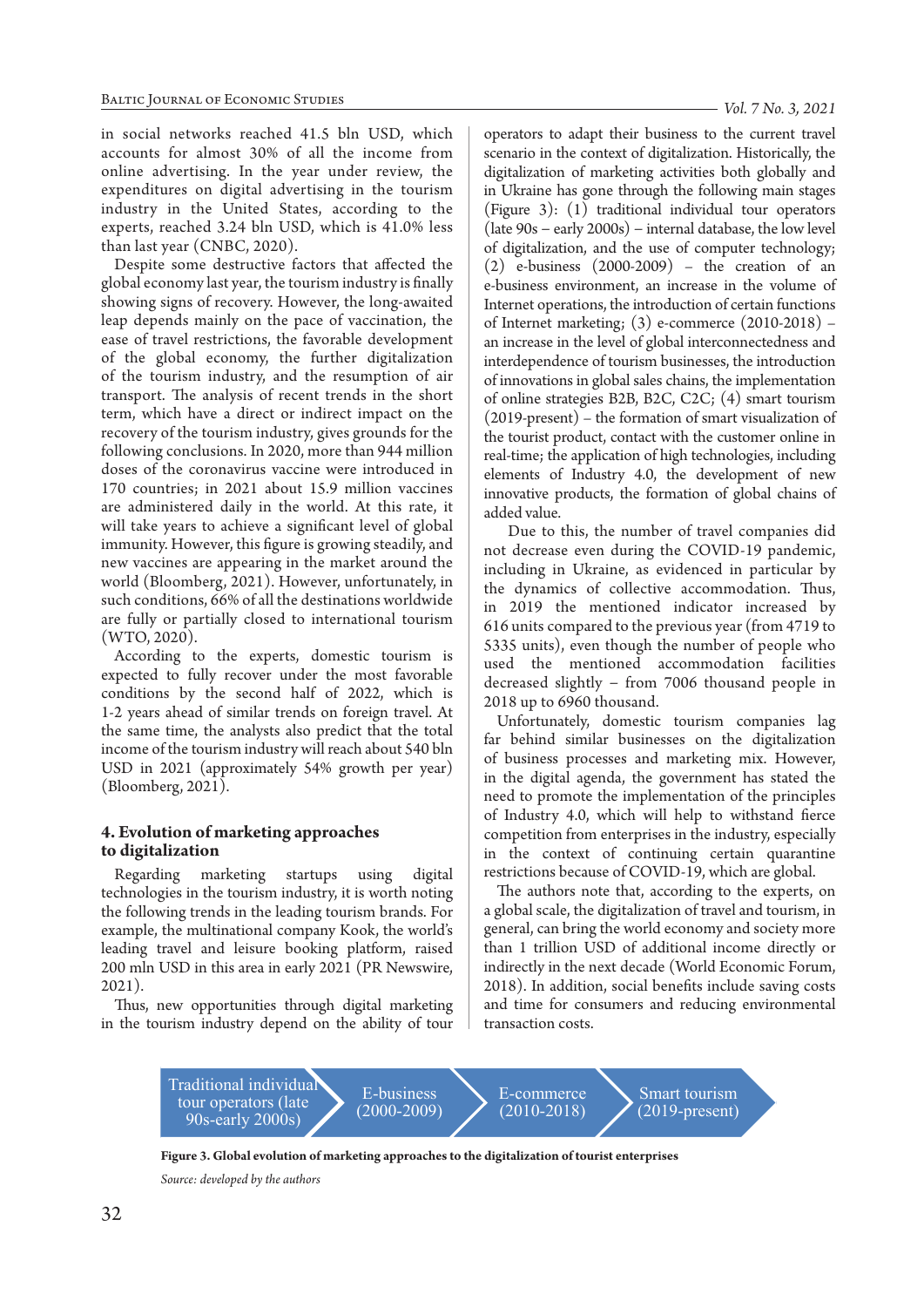#### *Vol. 7 No. 3, 2021*

#### Table 1

| Potential transactional income and benefits for society from the digitalization of the tourism industry |
|---------------------------------------------------------------------------------------------------------|
| at the global level in 2016-2025 (expert estimates)                                                     |

| Components<br>of the tourism industry /<br>sphere of influence | Impact on business<br>(bln USD) | Impact on the social sphere<br>(bln USD) | Reduction of<br>harmful emissions<br>(bln USD) | Impact on labor<br>resources (bln USD) |
|----------------------------------------------------------------|---------------------------------|------------------------------------------|------------------------------------------------|----------------------------------------|
| Travel sector                                                  | 100                             | 165                                      |                                                | 270                                    |
| Tourist ecosystem                                              | 105                             | 380                                      | 170                                            | 940                                    |
| High-tech enterprises                                          | 190                             | 20                                       | 143                                            | 100                                    |
| Security and safety                                            | 10                              | 140                                      |                                                | 10                                     |
| Total                                                          | 405                             | 705                                      | 313                                            | 1320                                   |

*Source: based on World Economic Forum, 2018*

# **5. Factors of the digitalization of marketing activity of tourist enterprises**

Cloud technologies used to access, manage and store large databases on the Internet play an extremely important role among technological trends in the development of marketing of tourist enterprises. According to the 2020 survey, more than half of European travel agencies and tour operators purchased cloud technologies used via the Internet, while in 2016 only 29% used this practice. In addition, the global sociological survey of the travel services market conducted by the WTO in December 2020 showed a sharp increase in the use of chatbots in the travel and hospitality industry. At the same time, the majority of respondents (64.2%) surveyed in Ukraine suggested that this type of software may also play a significant role in the future. This marketing tool is used mainly in the field of tourism to accumulate queries or bookings in realtime. It is also expected that virtual agents and chatbots will become one of the main services implemented or planned by airports around the world by 2022.

As the coronavirus pandemic disrupted the organization and implementation of traditional travel, the interest in using the latest technologies and innovative solutions to restore travel and tourism has risen sharply since 2020. For example, more than 58.4% of the respondents (consumers of travel services) support the introduction of digital passports of the vaccination from COVID-19 for international travel. The mentioned global WTO survey in 2020 showed that tourists from Thailand were most convinced of this need (74.1% of the respondents). In Ukraine, 49% of the respondents said that technology would be extremely important for global security during the COVID-19 pandemic. At the same time, German tourists were much more skeptical about this (only 23.5% of the respondents answered affirmatively). In terms of travel-enhancing technologies, according to the survey conducted in September 2020, mobile marketing applications that provide real-time information and travel alerts on pandemic aspects, as well as contactless payments (World Tourism Organization, 2021), are identified as important marketing tools.

It is clear that digital travel, or digital tourism, refers to the use of digital tools by travelers during the overall tourist experience. For example, booking travel products online can be considered part of this digital process. According to the data of the Statista Global Consumer Survey (2020), hotels, car rental, and rental tickets were among the main tourist products booked online in 2020. The number of hotel rooms and tickets booked online also increased significantly (by 38% compared to the previous year).

In addition to online booking, online travel directions, travel destinations, and food reviews have become another important aspect of the overall digital tourism experience. From 2014 to 2020, the total number of user reviews and opinions on Tripadvisor, one of the most famous travel websites, more than quadrupled. The tourist interest in posting and reading travel tips and comments on the Internet was confirmed by the fact that Tripadvisor was the most visited travel and tourism website in the world in January 2021 (Statista Global Consumer Survey, 2020).

At the present stage, social networking websites also play an important role in the tourism industry, as tourists use these platforms to share online content related to travel planning and trip implementation. Meanwhile, travel companies use them as a marketing tool, offering vacation spots and advertising travel products. According to the above study, approximately 31% of the Ukrainian travelers surveyed used social networks as a source of information for domestic travel planning (World Tourism Organization, 2021). As for social network profiles, National Geographic Travel has become the most popular source influencing the organization and promotion of travel on Instagram in the world as of May 2020 (Travel − National Geographic, 2020).

The authors note that due to the coronavirus pandemic, the income of one of the world's largest companies providing reservation services for hotels, apartments, cars, and air tickets – Booking Holdings – worldwide decreased significantly in 2020 compared to the previous year. In 2019, the company's total income amounted to more than 15 bln USD, and in 2020 the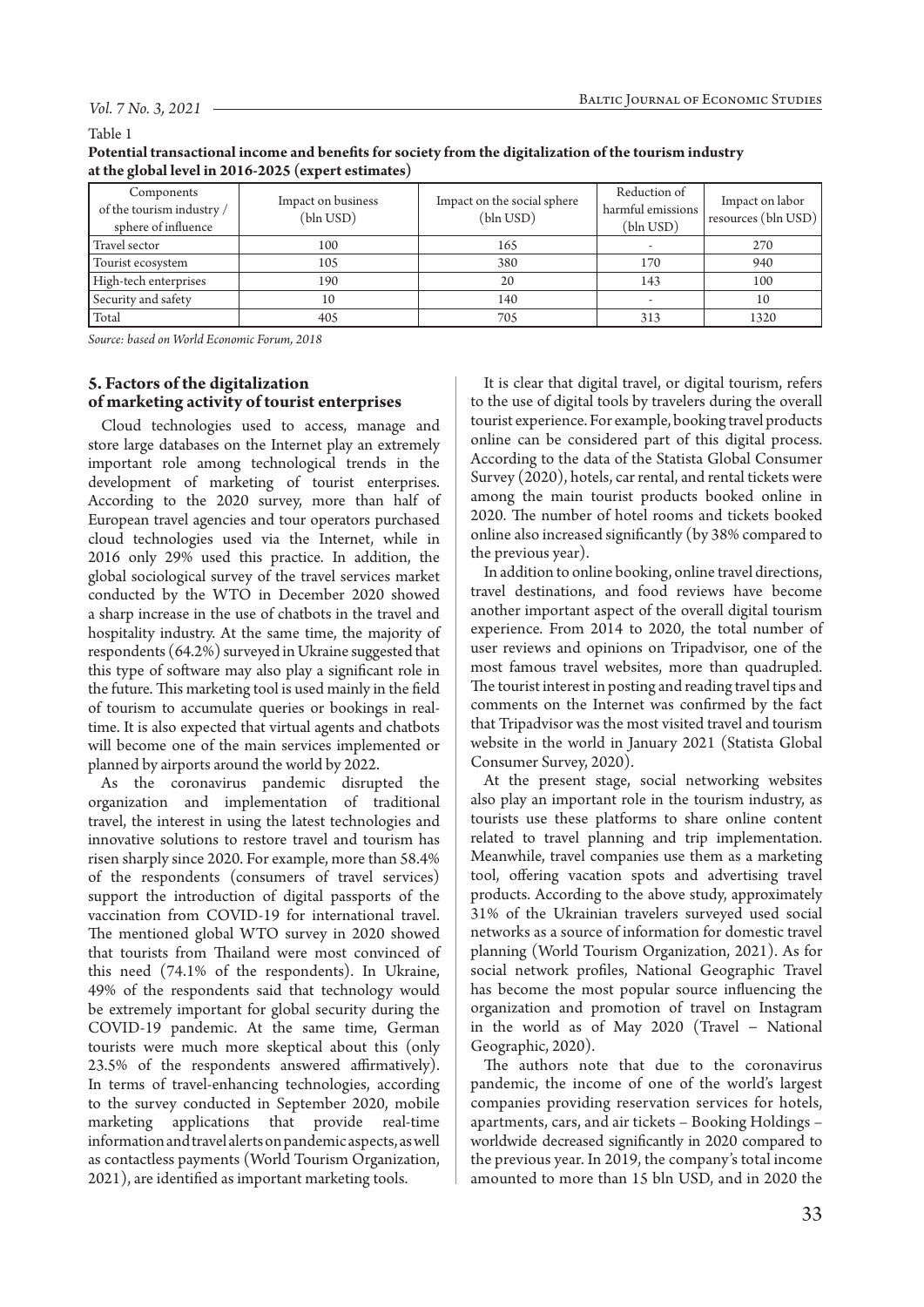income fell to about 6.8 bln USD. In total, Booking Holdings' net income worldwide was about 59 mln USD in 2020, which is the lowest figure recorded since 2007. The income of one of the main competitors of Booking Holdings – Expedia in 2020 also decreased more than twice due to the crisis in the health care sector (Annual Reports and Proxies – Expedia Group, 2020).

Using the data of the global survey of tourists conducted by the WTO for Ukraine in 2019 and 2020 and the data of the authors' expert survey of the top managers of the tourist companies in western Ukraine based on factor analysis tools, the authors have outlined the factors that most influence the effectiveness of the use of elements of the digitalization of marketing mix in the tourism sector (Table 2).

#### **6. Conclusions**

The research results using factor analysis data suggest that the quarantine measures caused by СOVID-19 have significantly accelerated the technological process of digitalization of marketing activity in the field of tourism, as social distancing and hygiene requirements and restrictions have forced consumers to use digital rather than personal offline services. The most significant impact on the effectiveness of marketing activity using the elements of digitalization in the tourism industry of Ukraine is exerted by such factors as:

1. *Chatbots based on artificial intelligence* have a significant impact on the effectiveness of marketing activity in the travel industry because with this technology customers can be provided with quick answers to their questions around the clock 7 days a week, regardless of staff availability. This can be important in the context of maximizing the needs of modern consumers of tourism services. As a rule,

chatbots answer high-quality questions with standard answers. Modern chatbots are constantly being improved based on large-scale interaction. In addition, their use is extremely effective in counteracting the spread of the COVID-19 pandemic and global safety and hygiene measures.

2. *Voice search and voice control.* Smartphones, smart speakers, and assistant guides help increase the efficiency of voice search and improve technological solutions in the tourism industry. In particular, more and more travel customers are using voice search to book tickets, hotel rooms, and choose tourist destinations and general travel arrangements. Therefore, travel companies need to develop their website based on voice search to increase the profitability of marketing activity.

Moreover, the voice menu also plays an increasingly important role in the real (physical) travel experience. In a hotel room, voice-controlled devices can be used to control lighting and heating in rooms or to obtain tourist information without having to talk to the staff. This technology is also important for socially disabled people.

3. *Virtual reality.* Virtual reality has become a new widespread technology in many different sectors, but its role in the tourism industry is particularly important because it allows tourists to emotionally experience physically remote places (tourist destinations) without leaving their home, and may eventually become a stimulus to booking a visualized tour, hotel room, car, etc.

With the help of tours using virtual reality technology, customers can experience everything from virtual tours of hotels and restaurants to attractions, national parks, or even certain types of tourist activities. Interactivity and immersion of the client in the tourist product can also help provide the company with competitive advantages in the market through a significant expansion of the potential target audience of consumers. Most

Table 2

**Results of factor analysis on the importance of the implementation of elements of digitalization in the marketing activity of tourist enterprises of Ukraine 2019-2021**

|                                | Resulting variables |               |                      |                                           |  |
|--------------------------------|---------------------|---------------|----------------------|-------------------------------------------|--|
| Factors of digitalization      | Competitiveness     | Sales volumes | Consolidated returns | Ranking position<br>of the tour operators |  |
| Voice search and voice control | $0.843*$            | 0.643         | 0.621                | 0.932                                     |  |
| Robots                         | 0.573               | 0.512         | 0.670                | 0.809                                     |  |
| Contactless payments           | 0.642               | 0.932         | 0.956                | 0.816                                     |  |
| Virtual reality                | 0.896               | 0.416         | 0.512                | 0.765                                     |  |
| Chat bots                      | 0.734               | 0.824         | 0.781                | 0.967                                     |  |
| Cyber-security measures        | 0.794               | 0.513         | 0.698                | 0.747                                     |  |
| Internet of things             | 0.698               | 0.738         | 0.613                | 0.744                                     |  |
| Augmented reality              | 0.548               | 0.573         | 0.598                | 0.839                                     |  |
| Artificial intelligence        | 0.486               | 0.610         | 0.714                | 0.567                                     |  |
| Large data sets                | 0.654               | 0.791         | 0.683                | 0.412                                     |  |

\* Note: Factors affecting at the level > 0.642 are highlighted in bold

*Source: based on the results of the authors' calculations and expert assessments.*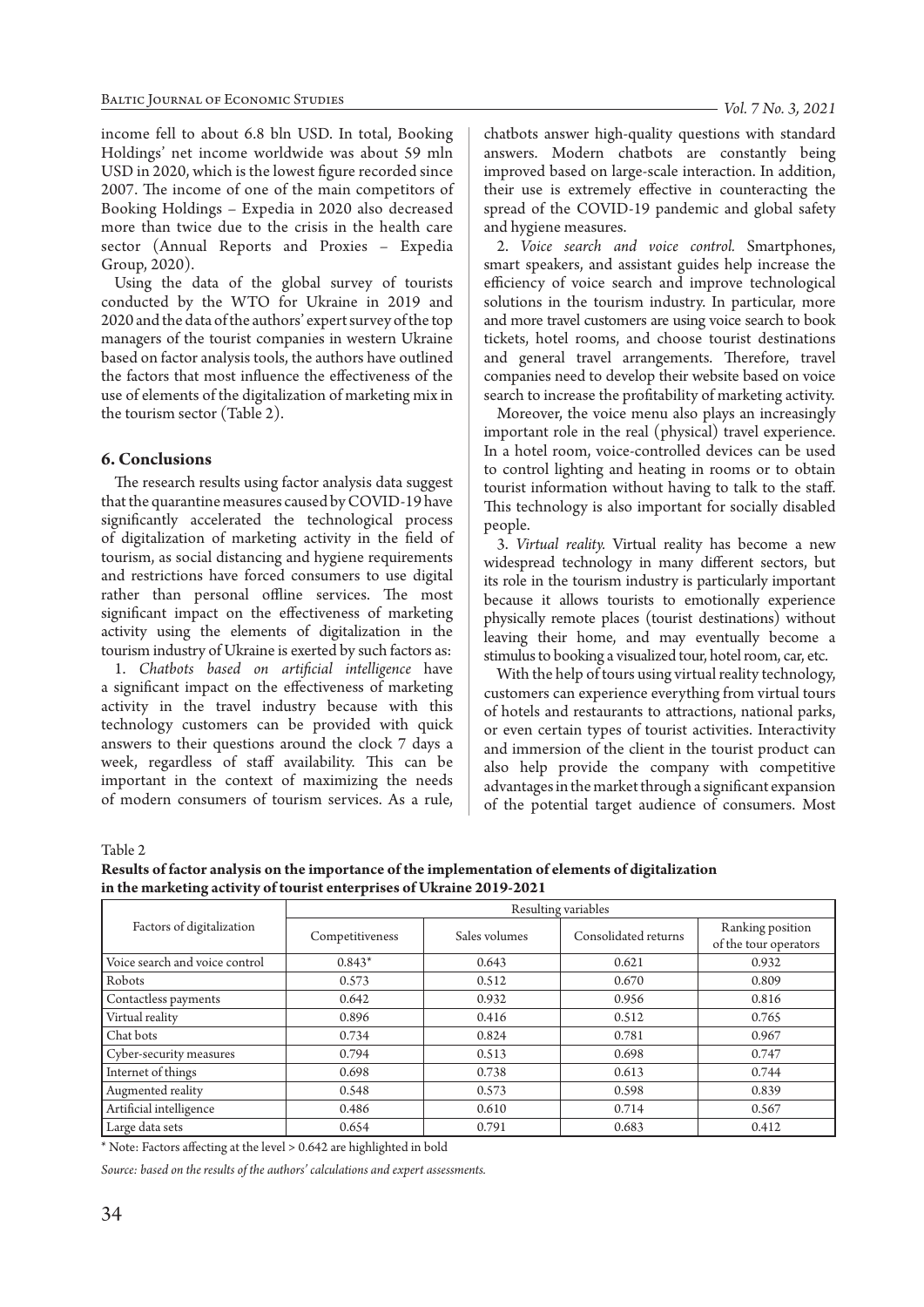#### *Vol. 7 No. 3, 2021*

tours of this type today are compatible with major browsers, which also increase the efficiency of marketing services in the industry.

4. *Augmented reality.* Augmented reality is similar to virtual, but involves increasing the real environment of people, not replacing them. One of the main advantages of this particular technological trend is that it is cheaper than the virtual one, as users only need a smartphone or other smart devices with Internet access to receive the relevant information and use the virtual product.

With graphical additions, travel agencies can significantly improve customer engagement by providing consumers with valuable information or even exceptional entertainment. For example, applications can allow photos to be supplemented with a variety of filters and effects, and detailed features of local travel destinations can be displayed when customers point their smartphone at them, providing information at a specific time when it is most relevant to customers.

5. *Internet of Things (IP)*. One of the most interesting trends in the spread of travel technology is the Internet of things, which involves the interconnection of everyday devices over the Internet, as well as allows them to send and receive certain data. For example, the IP technology can be used in a hotel room to provide customers with a device that connects to everything from lights, heaters, and air conditioners to automatically closing doors and using plumbing that allows to control all components from one place or via mobile devices. In addition, for example, many airports already have luggage storage facilities equipped with sensors that alert passengers when they pass their luggage.

6. *Robots.* Robotics technology is one of the most exciting forms of tourism technology, which is also constantly improving. For example, in hotels, robots are used as concierges to help meet new guests and provide comprehensive information on the check-in. In some hotels, they are used for cleaning and baggage handling.

In some restaurants, robots prepare and serve food. At airports, they are used to detect weapons and other potentially dangerous items. Moreover, some travel agencies use robots to pre-communicate with customers, increasing the efficiency of waiting time for customers. Like in many other technological trends in travel, the use of robots has increased significantly in response to the spread of COVID-19, as they have the potential to reduce human contact, which in no way threatens robots in operation.

7. *Contactless payments.* Another important form of travel marketing technology is the ability to accept contactless payments, which allow travel companies to process financial flows much faster, including in situations where customers do not have access to cash or their credit or debit card. This improves the interaction with customers, as it significantly saves time for both parties.

The use of contactless financial technologies is a key component of the marketing mix after the spread of the coronavirus pandemic and in the conditions of the reluctance of a significant proportion of customers to use cash due to the risk of spread of viral infections and other biological threats. The use of contactless payments also allows to increase the level of security of the enterprise's staff.

8. *Cyber-security measures.* Cyber-security is one of the key areas in the operation of tourist enterprises, which have a substantial database of customers. The biggest threats in this context include "phishing attacks" and "cyber-terrorist attacks". To successfully combat these destructive phenomena, tourist companies need to invest heavily in training staff on cyber-security issues and a variety of hardware and software solutions to strengthen the economic security and cyber-security of the enterprise. However, the analytical and legal departments of companies need to monitor changes in the regulatory and legal framework in the field of personal data protection of customers.

9. *Recognition technology.* Recognition technology is particularly interesting in the context of key technological trends due to its potential to remove barriers to customer interaction and the purchase and use of travel goods and services. The technology itself involves fingerprint recognition, face recognition, retinal scanning, and various other biometric identifiers.

This technology is already used in some hotels to allow access to rooms or check-outs with fingerprints. In the future, it is also expected that this technology will allow customers to pay for food by going through a special identification framework.

10. *Large data sets.* In modern tourism management, large databases are commonplace, and almost all successful companies use their data collection methods. One of the most effective applications of this data is to improve personalization when travel companies use the information which they accumulate to make certain adjustments to their travel products. Another important area of using primary and secondary databases is the analysis of current business activity. Financial managers of travel agencies can use large data sets to manage income, using the dynamics of key indicators of travel agencies' performance. They are also used to develop marketing strategies, including the optimization of pricing and promotional policies.

11. *Artificial intelligence.* In addition to robotics, artificial intelligence is used in other areas of marketing and other activities of the tourism industry as a means of digitalization and improving the efficiency of the enterprise.